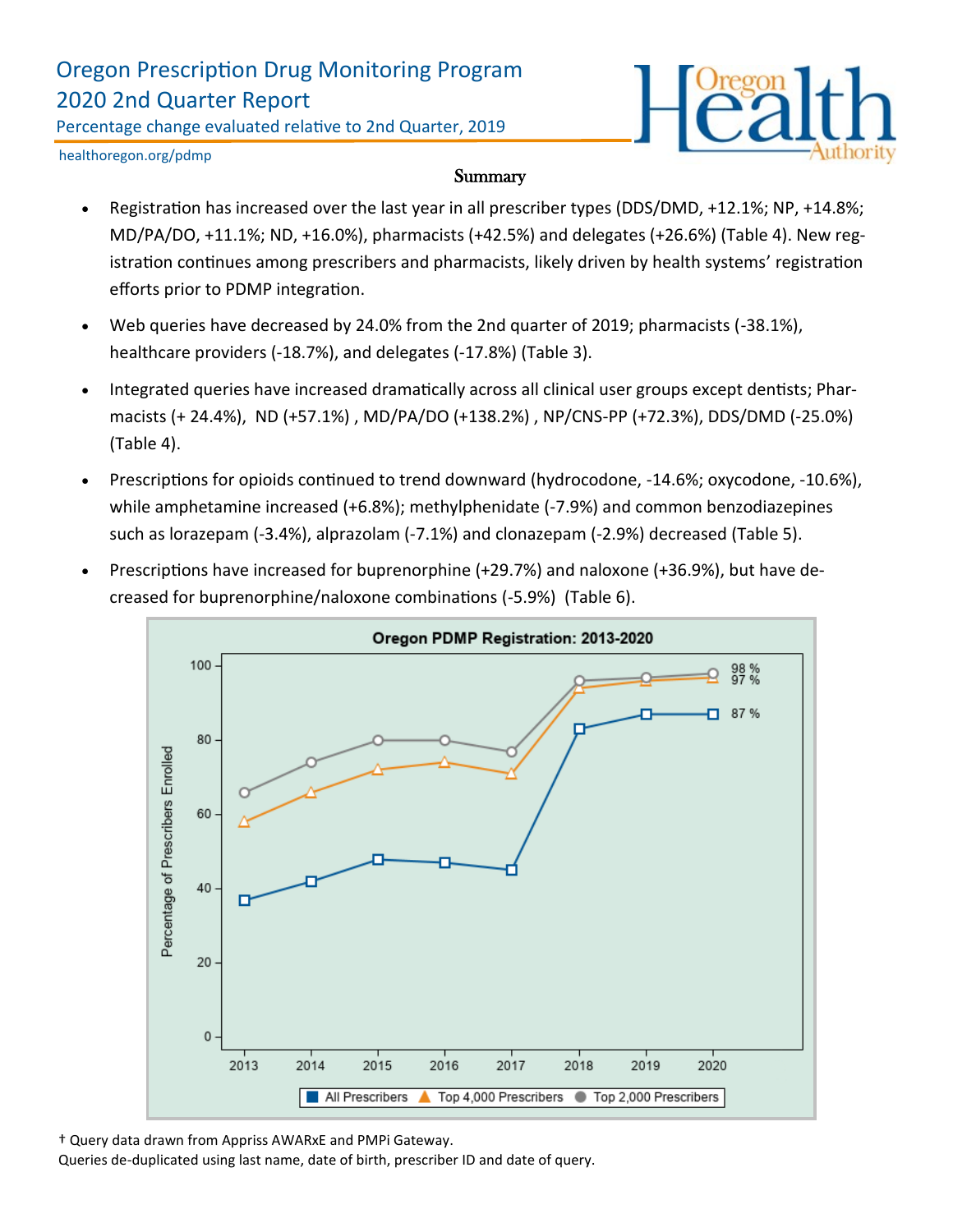

healthoregon.org/pdmp

|  |  |  |  |  |  | Table 1. PDMP Queries Summary Statistics: April - June, 2020 |
|--|--|--|--|--|--|--------------------------------------------------------------|
|--|--|--|--|--|--|--------------------------------------------------------------|

| <b>Measure</b>              | <b>Web Portal</b> | % Change* | Integrated | % Change*                |
|-----------------------------|-------------------|-----------|------------|--------------------------|
| Queries +                   | 292,737           | $-24.0%$  | 4,388,635  | $+112.5%$                |
| <b>Healthcare providers</b> | 76.345            | $-18.7%$  | 3,602,950  | $+88.4%$                 |
| <b>Pharmacies</b>           | 70.272            | $-38.1%$  | 785,685    | $+415.6%$                |
| <b>Delegates</b>            | 146,018           | $-17.8%$  | 0          | $\overline{\phantom{0}}$ |

- Web Portal queries have decreased from the same quarter last year across all user groups.
- Integrated Query data indicates that the number of integrated queries from healthcare providers and pharmacists has increased dramatically over the same quarter last year.
- Patterns of PDMP use are likely driven by the increasing adoption of PDMP integration by hospitals, clinics and pharmacies.

| <b>Measure</b>                | Count |
|-------------------------------|-------|
| <b>Special Requests Total</b> | 108   |
| <b>Patient Records</b>        |       |
| <b>Healthcare Board</b>       | 101   |
| <b>Law Enforcement</b>        |       |

#### Table 2. Special Requests: April — June, 2020

- 108 special requests were received and processed by PDMP staff.
- Healthcare boards were the most frequent originators of these requests.

† Query data drawn from Appriss AWARxE web portal, the PMPi Gateway audit file and the EDIE supplementary audit file. Queries de-duplicated using last name, date of birth, prescriber ID and date of query.

<sup>\*</sup> Percentage change figures evaluated relative to the same time period during the prior year.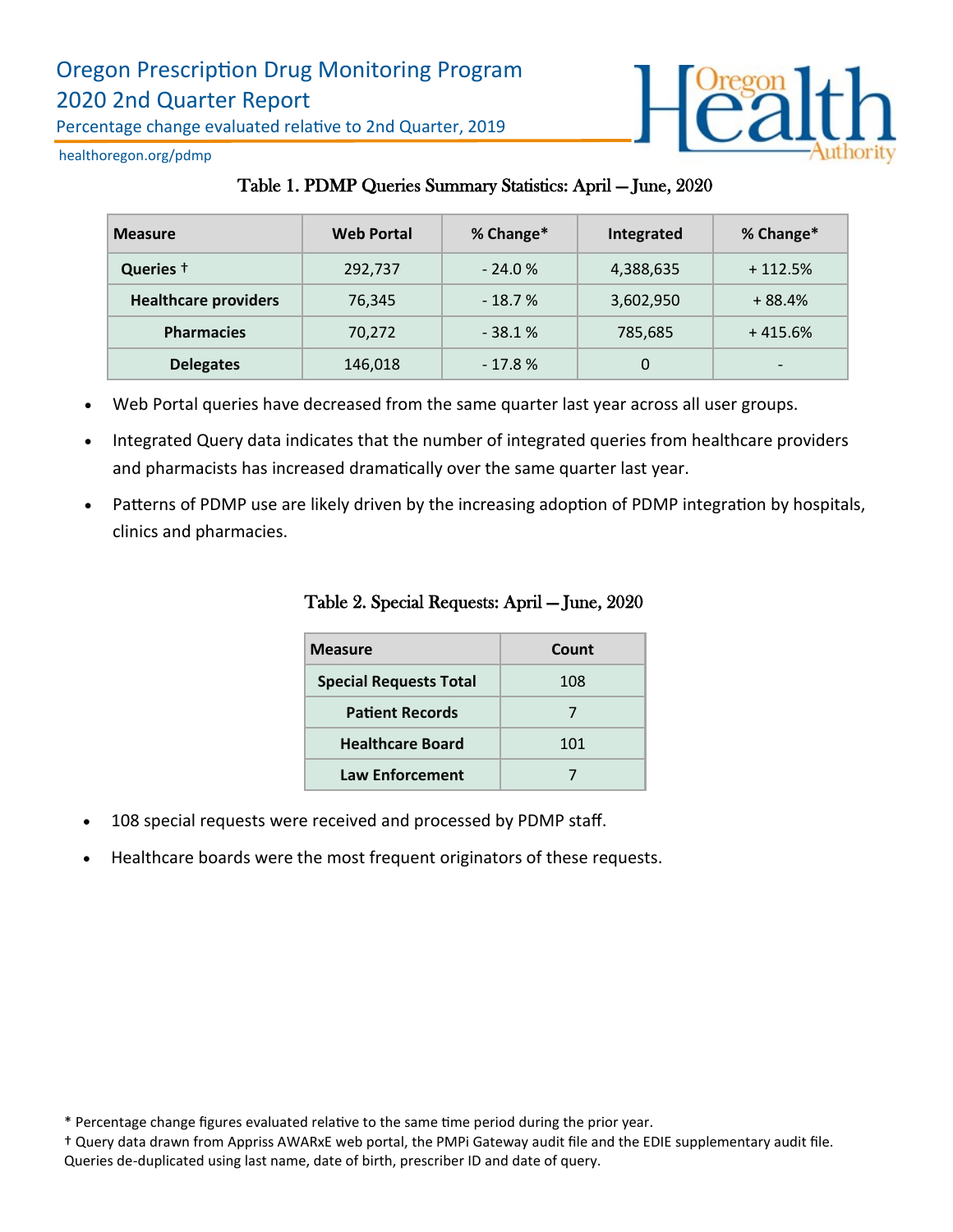

healthoregon.org/pdmp

### Table 3. PDMP Enrollment and System Use: April — June, 2020

|                           | <b>Prescribers</b> | <b>Enrolled</b> | <b>Web Queried</b> | Integrated   | <b>Total Queried</b> |
|---------------------------|--------------------|-----------------|--------------------|--------------|----------------------|
| <b>All Prescribers</b>    | 17.671             | 15,096 / 85.4 % | 6,120/40.5%        | 2,679/17.7%  | 7,309 / 48.4 %       |
| <b>Top 4K Prescribers</b> | 4,000              | 3,876 / 96.9 %  | 2,553 / 65.9 %     | 1,253/32.3%  | 2,888 / 74.5 %       |
| <b>Top 2K Prescribers</b> | 2,000              | 1,965/98.3%     | 1,416/72.1%        | 666 / 33.9 % | 1,562 / 79.5 %       |

- During the 2nd quarter of 2020 there were 17,671 prescribers who wrote prescriptions for controlled substances in Oregon.
- Registration for the PDMP has increased among all prescribers and especially among frequent prescribers reflecting the impact of mandatory registration.
- In quarter two 48.4 % of enrolled prescribers queried the system; 74.5 % of the top 4,000 prescribers; 79.5 % of the top 2,000 prescribers.

| <b>Discipline</b> | <b>Total User</b><br><b>Accounts</b> | % Change* | Web Users <sup>++</sup> | % Change* | Integrated<br><b>Users</b> | % Change* |
|-------------------|--------------------------------------|-----------|-------------------------|-----------|----------------------------|-----------|
| MD/PA/DO          | 17,063                               | $+11.1%$  | 1,878                   | $-33.3%$  | 16,842                     | $+138.2%$ |
| NP/CNS-PP         | 3,975                                | $+26.6%$  | 941                     | $-11.9%$  | 834                        | $+72.3%$  |
| <b>RPh</b>        | 3,756                                | $+14.8%$  | 1,585                   | $-16.5%$  | 694                        | $+24.4%$  |
| <b>Delegates</b>  | 3,351                                | $+42.5%$  | 2,043                   | $-22.8%$  | $\Omega$                   |           |
| DDS/DMD           | 2,853                                | $+12.1%$  | 379                     | $-25.0%$  | 45                         | $-25.0%$  |
| <b>ND</b>         | 588                                  | $+16.0%$  | 156                     | $-3.1%$   | 33                         | $+57.1%$  |

### Table 4. PDMP Query by Clinical User Group: April — June, 2020

- PDMP registration has increased among all prescriber groups, pharmacists and delegates.
- Patterns of registration are likely driven by state mandated PDMP registration for prescribers and HIT integration efforts undertaken by health care systems.
- The number of users accessing the PDMP through the web portal is decreasing across all groups.
- Integrated Users have increased over the past year across all clinical groups with the exception of dentists.
- \* Percentage change figures evaluated relative to the same time period during the prior year.
- ± Users that have submitted a query this quarter.
- † Query data drawn from Appriss AWARxE and PMPi Gateway.

Queries de-duplicated using last name, date of birth, prescriber ID and date of query.